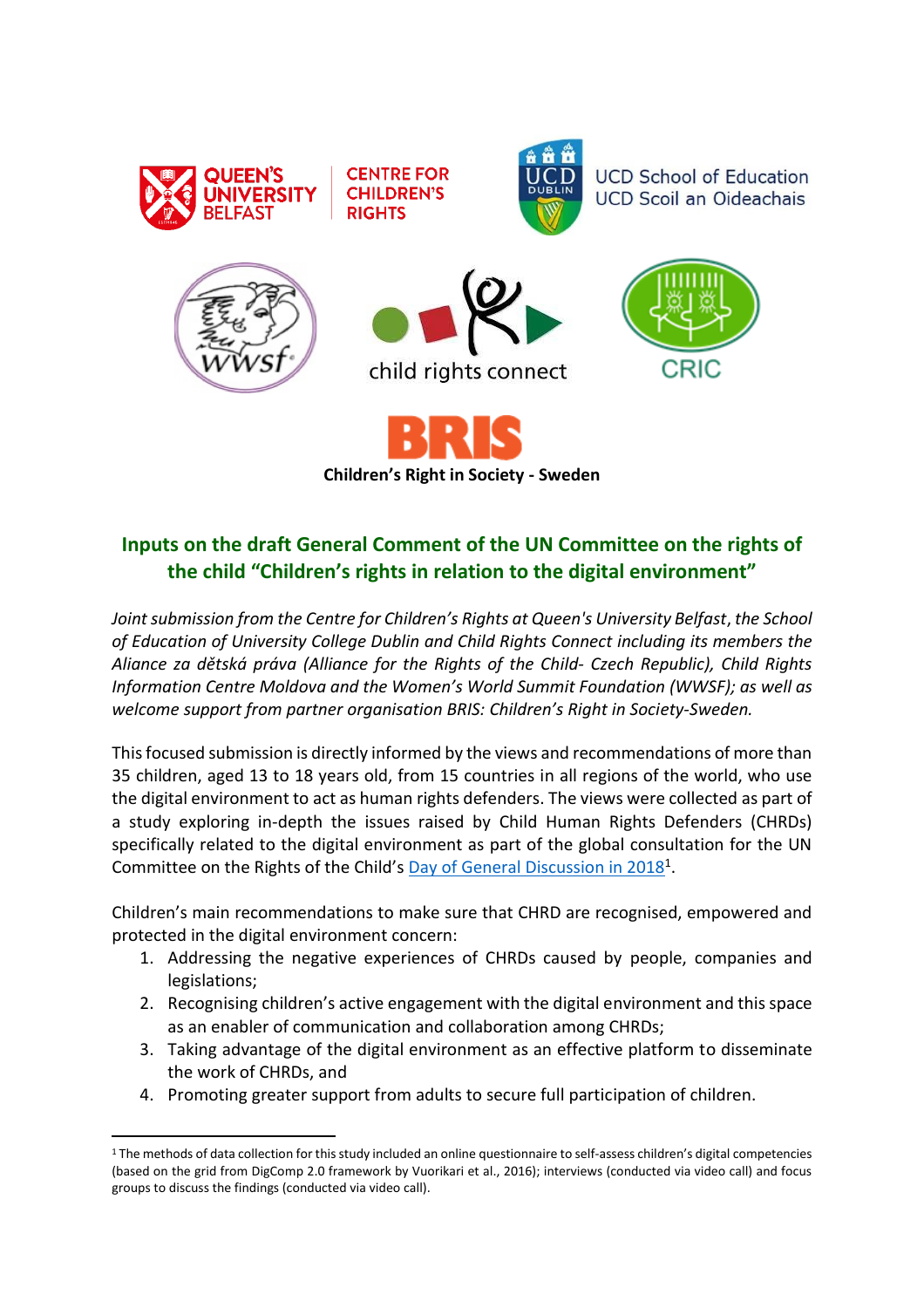All suggested modifications and additions to the text of the draft general comment are included below in **red colour**.

# *1. Addressing the negative experiences of CHRDs caused by people, companies and legislations*

As violence, bullying and harassment online are the most recurrent problems CHRDs face in the digital environment, actions to tackle hurtful treatment was one of the most urgent recommendations. CHRDs want to be sure that there are consequences for those individuals that harass or attack children online, so they want governments to develop adequate national and international legislation. However, for CHRDs there is a distinction in types of negative experiences they face when exercising their rights and promoting the rights of others in the digital environment. **Whereas some negative experiences are linked to behaviour of individuals, others are the result of inadequate policies to protect them, structures that are not designed for them to navigate effectively, and mechanisms which are too complex for them to use effectively**. As a result, their actions as defenders, their own safety and protection are at risk; which is why **they recommended an evaluation of the policies, structures and mechanisms** currently available. Such evaluation would have to be **conducted in collaboration with children to make sure that any changes proposed actually takes into account their views, needs and rights**. The participation of children is essential to make sure that structures and mechanisms are not designed in a way that will cause them harm or put them at risk. Moreover, it is essential to differentiate the obligations of States with regards of regulating and controlling the activities of the business sector and other actors, and those areas where cooperation is needed between the public and private sectors.

The suggested changes to the GC25 from this recommendation are:

# C. Right to life, survival and development (art. 6)

**Par. 17-** "(…) Moreover, **States must adopt a precautionary approach concerning the potential effect of the use of digital devices in the increase of the risk of digital addiction**. Uses of digital technologies may help or hinder children's development, depending on their design, purpose and use. **Hence, States must regulate and control the design and production of digital devices and services by businesses and other private actors, so it does not affect children's right to life, survival, and development.** (…)"

[rationale:

- 1) Where we propose to change the word "should" for the word "must", this is to better reflect/reinforce States obligations vis-à-vis the Convention. The CRC<sup>2</sup> and other treaty bodies such as the CCPR, CEDAW, CRPD and CMW already include this wording in their general comments.
- 2) The same way the State regulates and controls other private activities and services outside the digital environment, it must also do so in this case to avoid any potential

<sup>2</sup> See CEDAW/C/GC/31/CRC/C/GC/18.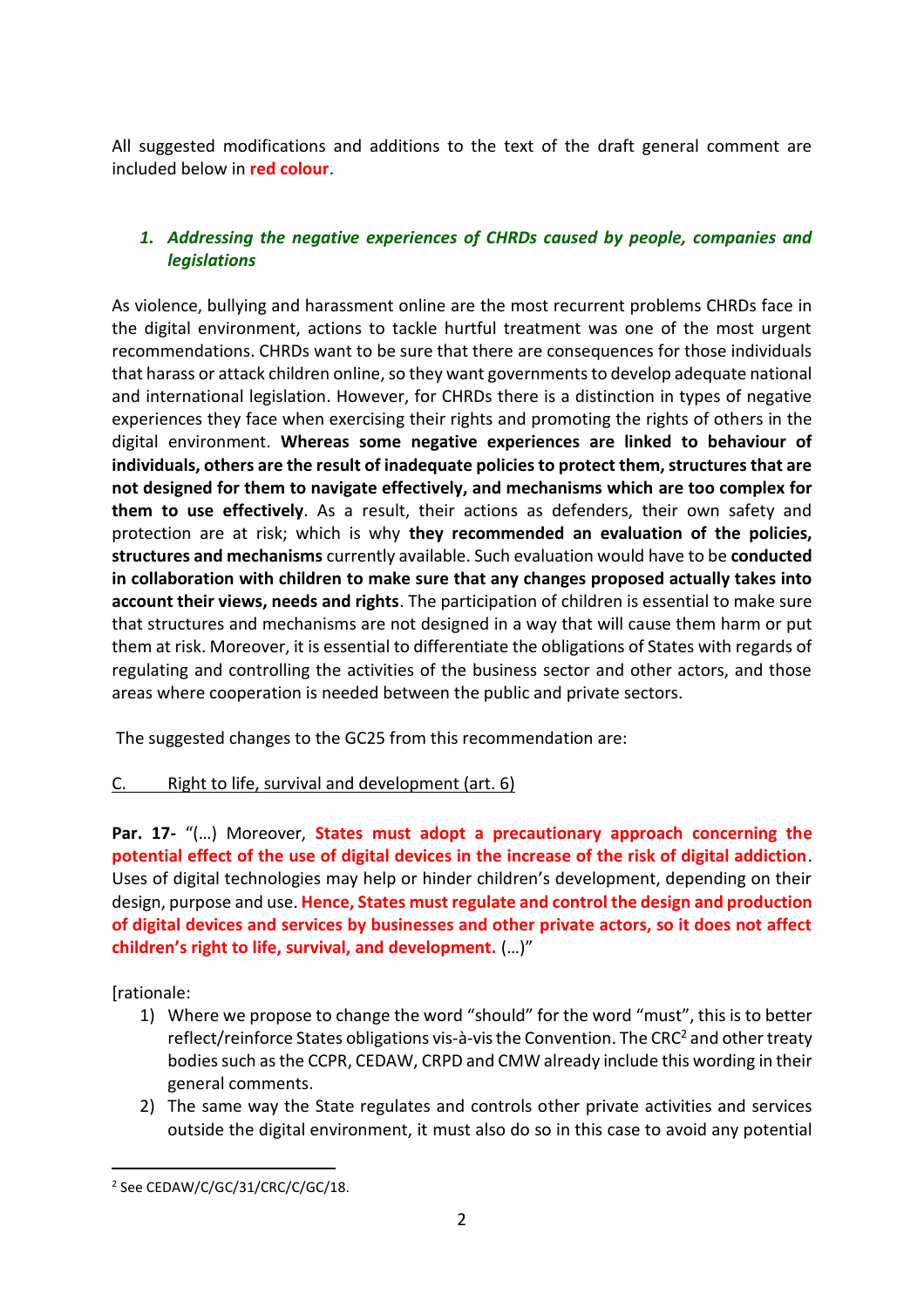risks or harms to children. Even if there is "insufficient evidence" (quoting the original par. 17), the mere existence of indications of potential risks and harms is enough to establish preventive measures.]

#### D. The right to be heard (art. 12)

**Par. 19 –** "(...) due weight to their views. **States should ensure the rights of children to be heard and act upon children's views about the design, purpose and use of digital technologies, services and devices**. States should (…)."

#### I. The business sector

**Par. 37**- "States **must** require businesses to prevent their networks or online services from being misused for purposes that threaten children's safety and well-being (…)".

**Par. 38**- "(…) States **must** take appropriate steps to prevent, monitor, and investigate child rights violations by businesses in the digital environment".

**Par. 39** - "(...) regulatory frameworks, industry codes and terms of services that adhere to the highest standards of ethics, privacy, **safety, accessibility for children with disabilities, inclusion and respect for diversity**, into the design, engineering, development (…)"

#### J. Commercial advertising and marketing

**Par. 41-** "States **must** ensure that advertising and marketing are age appropriate **and gendersensitive** and all forms of commercially driven content are clearly distinguished from other content."

**Par. 42-** "States **must** prohibit by law the targeting of children of any age for commercial purposes on the basis of a digital record of their actual or inferred characteristics. Neuromarketing of child-directed products, applications and services **must** also be prohibited".

# **Par. 61 –**

"When children express their political or other views and identities **or when they defend human rights** in the digital environment (…) and digital surveillance **through adequate policies and programmes as well as cooperation with business, service providers, civil society organisations, ombudspersons and other relevant organisations. States should first explore whether measures can be taken to ensure that a child can act safely thus avoiding the need to restrict the exercise of children's freedom of expression in order to protect them from harm.** Children should not be prosecuted for expressing their opinions **or defending human rights** in the digital environment."

# VII. Violence against children (arts. 19, 24 (3), 28 (2), 34, 37 (a) and 39; OPSC; OPAC)

**Par. 87-** "(…) States **must** develop regulatory approaches to encourage and enforce the ways businesses meet these responsibilities (…)".

# B. The right to culture, leisure, and play (art. 31)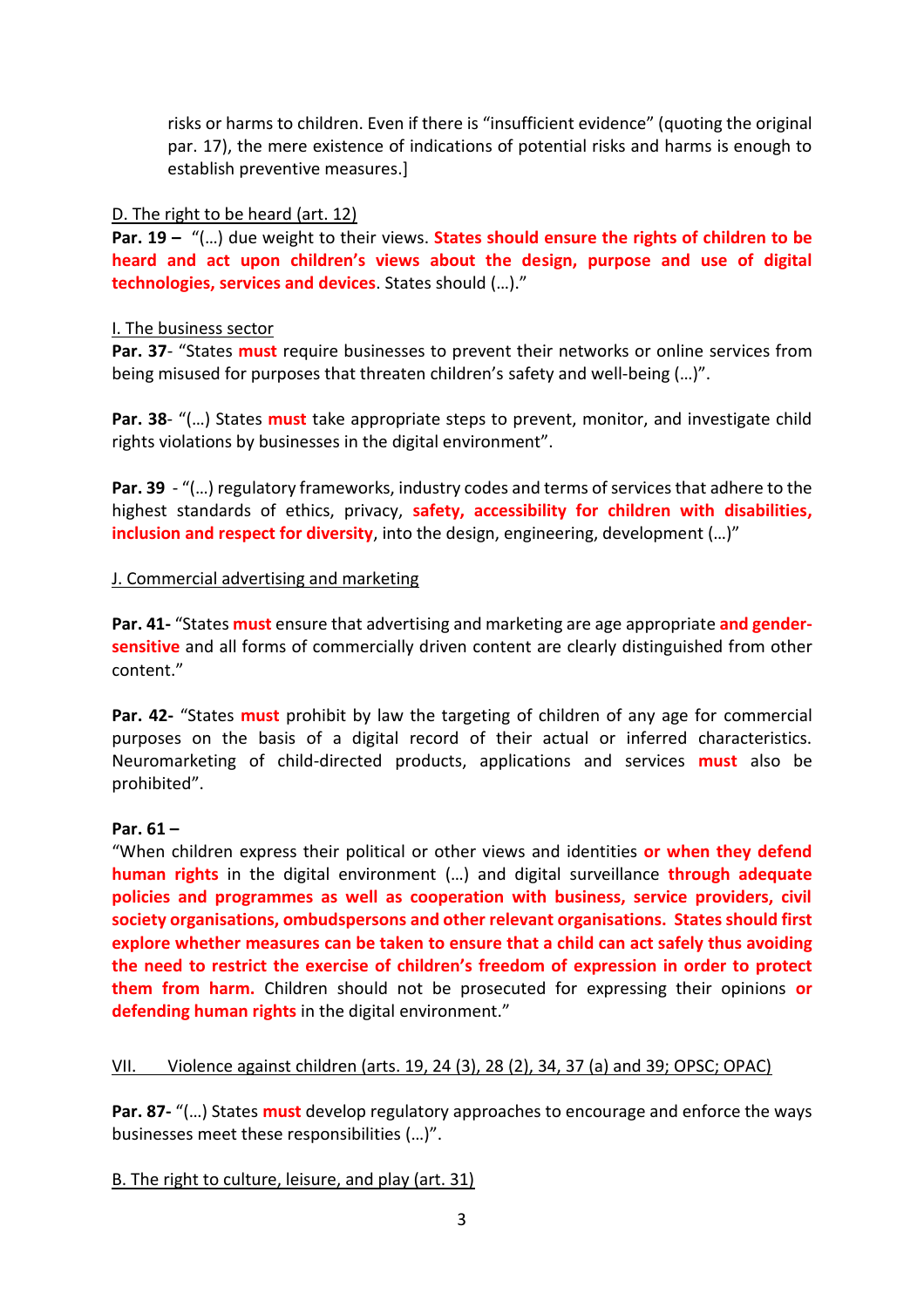**Par. 119-** "(…) By introducing or using data protection, safety-by-design and other regulatory measures, States **must** ensure that businesses do not target children using these or other techniques designed to prioritize commercial interests over those of the child".

# *2. Recognising children's active engagement with the digital environment and this space as an enabler of communication and collaboration among CHRDs*

**Children are active users of the digital environment**, many times even teaching adults, for example their parents and caregivers how to use the different technologies. They occupy the digital space along with adults, and should be involved in the development, implementation, monitoring and evaluation of laws, policies, plans and programmes related to child rights and the digital environment. For CHRDs the digital environment provides unique opportunities to exercise their rights, particularly their right to participation, access to information, freedom of expression and assembly. **Digital technologies enable CHRDs to communicate and collaborate with other defenders, to learn from each other and to access the necessary information they need to promote and protect human rights**. The suggested changes to the GC25 from this recommendation are:

#### Introduction to the GC (par. 1-7)

Add as a second new paragraph: **"Children use the digital environment to communicate among themselves, to understand better specific situations occurring in their/other communities and countries, and to defend their rights and the rights of others. Particularly, child human rights defenders use the digital environment to share their work, for peersupport and as a reliable source of information about human rights, including children's rights."**

#### IV. Evolving capacities (art.5)

**Par. 21**- "(...) activity; **the negative stereotyping and prejudice faced by children with disabilities which might lead to overprotection, if not neglect, concealment, segregation and/or abandonment**; the nature (…)"

#### B. Comprehensive policy and strategy

**Par. 26 –** "In addition to regulation, industry codes and design standards, such action plans should establish and promote, *inter alia,* training and guidance for **children**, parents and caregivers, relevant professionals and the public, programmes to develop children's digital skills **as well as access to opportunities and information in child-friendly formats, about their rights and how to protect them**. Such measures should **empower children to use the digital environment in an efficient and safe manner. Likewise, these measures should** protect children, including from online sexual abuse and exploitations, and provide remedy and support for child victims and measures to meet the needs of children in disadvantaged or vulnerable situations, including resource materials translated into relevant minority languages. **Measures should also enable children to fully exercise their rights in the digital environment particularly their right to be heard and civil and political rights**."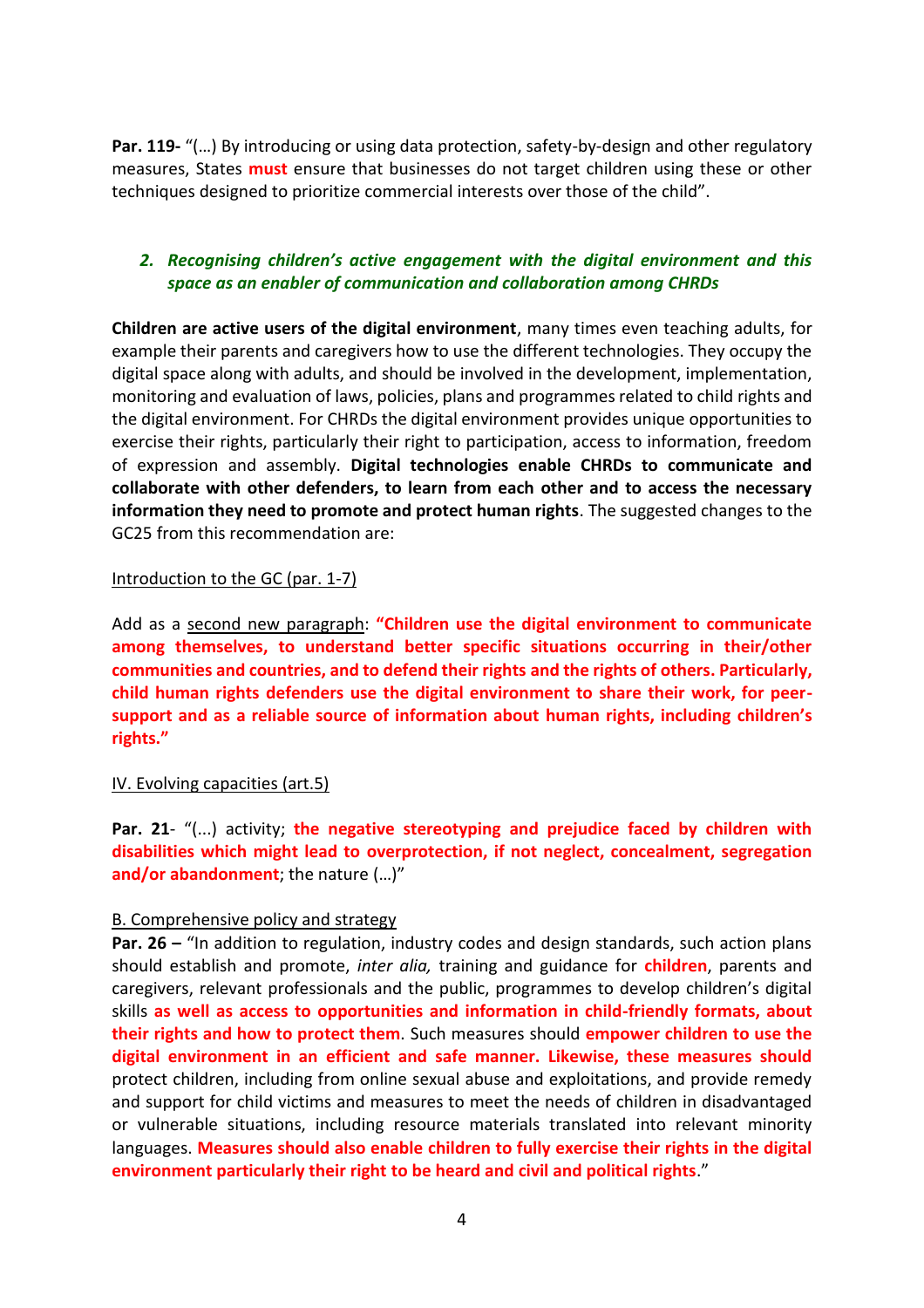#### B.Comprehensive policy and strategy

**Par. 28** - "(…) It should also cooperate with businesses, **civil society organizations, schools, the media, parents, children** and other organizations to realize children's rights in relation to the digital environment at cross-sectoral, national, regional and local levels. (…) "

#### G. Dissemination of information, awareness-raising, and training

**Par. 34 –** "Professionals working for and with children in all settings […] should receive training that includes how the digital environment impacts the rights of the child in the multiple contexts, **the ways in which children exercise their rights in the digital environment,** and how they access and use technologies. (…)"

#### H. Cooperation with civil society

**Par.35** – "States should systematically involve civil society, including **child human rights defenders and** non-governmental organizations working both in the field of children's rights and in the field of the digital environment (…)."

# A. Access to information (arts. 13 and 17)

**Par. 56 –** "States should **ensure that** providers of digital services used by children apply concise and intelligible content label, for example on age-appropriateness, **child-friendly reporting mechanisms** and provide user friendly guidance and educational materials for children, parents and caregivers, educators and relevant professional groups. (…)"

**Par. 96** – "The digital environment opens new avenues for children with disabilities to engage in social relationships with their peers, access information, participate in public decisionmaking processes **and actively engage in the promotion and protection of their rights**. (…)"

# *3. Taking advantage of the digital environment as an effective platform to disseminate the work of CHRDs*

CHRDs recognise the value of the digital environment to disseminate their work as it allows them to reach wider audiences without requiring significant financial resources, often limited for them or their organisations. However, **more training opportunities are needed to support CHRDs to make the most out of the digital environment and take advantage of its possibilities to protect and promote human rights.** Following the input of the CHRDs, the suggested changes to the GC25 from this recommendation focus on the content and scope of training opportunities:

# D. The right to be heard (art. 12)

**Par. 18 –** "(…) States should offer training and support to children **to understand their rights and to develop their digital skills**, and provide access to child-friendly **and safe** platforms in order to let them express their views and become effective advocates for their rights, **both individually and as a group**. (…)"

G.Dissemination of information, awareness-raising and training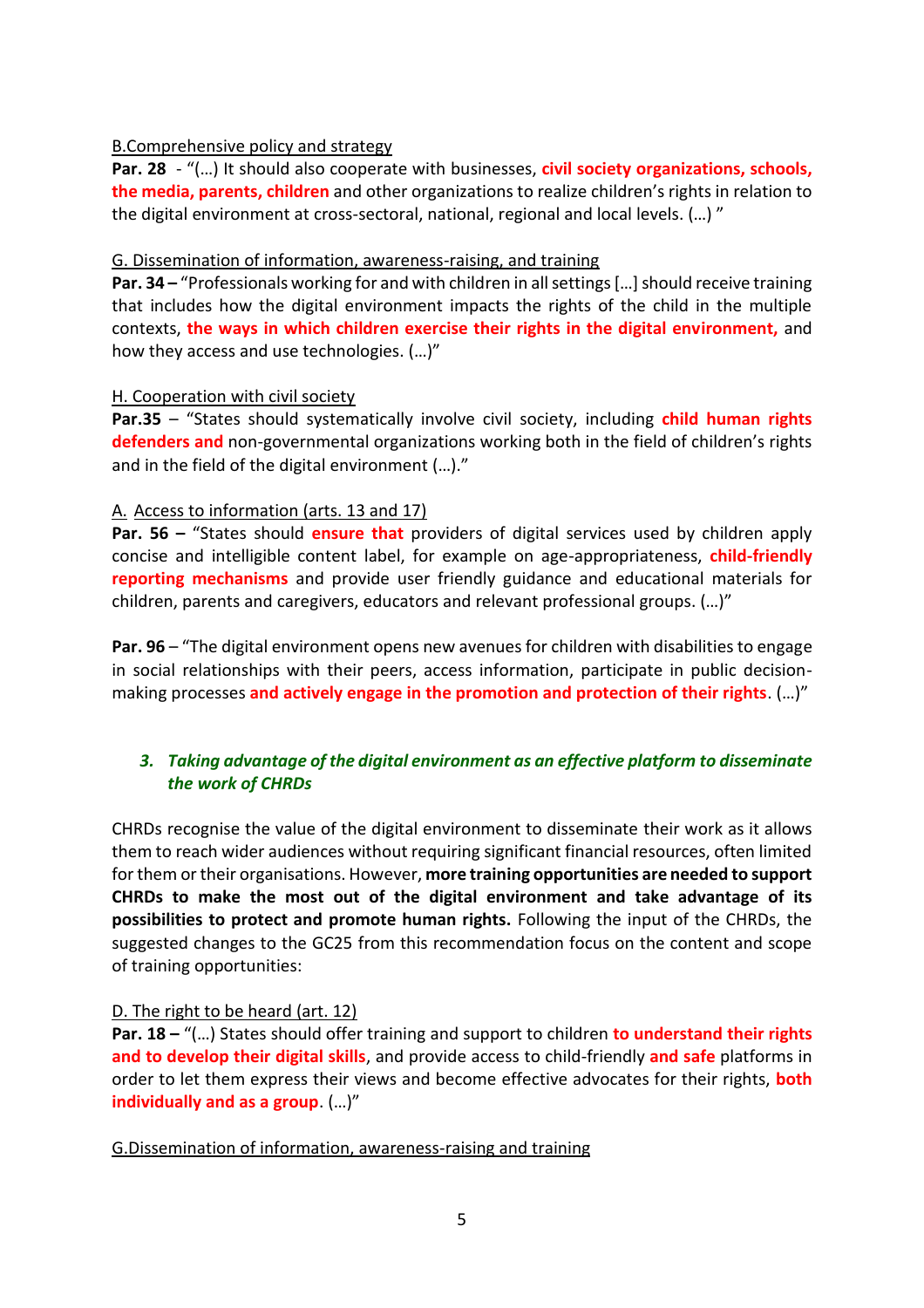**Para 33** – Add at the end: "(…) **Children's experiences and views on the use of the digital environment should inform these educational programs**."

# B. Freedom of expression

**Par. 60 –** "(…) proportionate. **If justifiable restrictions are imposed on children's right to freedom of expression the process, outcome and reasons for such a decision must be transparent and communicated to children.** States should provide children with information **and training opportunities** on how to effectively exercise this right, particularly how to create and share digital content **in a safe manner for them** while respecting the rights and dignity of others and not violating legal rules, such as those related to incitement on hatred and violence."

# C. Freedom of thought, conscience, and religion

**Par. 63 –** "(…) States shall ensure that automated systems, **digital architectures of software and devices and the overall design of technologies** are not used to impact or to influence children's **opinions, ideas,** behaviour or emotions"

# D. Freedom of association and peaceful assembly (art.15)

**Par 68 -** "(...) The Committee recognises that the digital environment enables child human rights defenders, **including children in situations of vulnerability such as** […] to advocate for **human rights, including children's rights**, to communicate with each other and form associations.[…] States should support them **- including by facilitating the creation of specific digital spaces -** and ensure their safety."

# A.The right to education (art.28,29)

**Par. 113** – Add at the end: "**Educational curricula on digital environment, competencies and skills should be informed by the experiences and views of children**."

# *4. Promoting greater support from adults to secure full participation of children*

CHRDs recognised the instrumental role of adults to exercise their right to participation in the digital environment, which is why their recommendation is for **greater support by different relevant adults. Such support included stronger legislation, policies and regulations by Governments, more direct support from parents and guardians, as well as teachers and schools' staff**. As a result, the suggested comments to the GC25 informed by this recommendation are:

# IV. Evolving capacities

**Par. 22 –** "(...)They should inform, support **and provide training opportunities to** parents and caregivers in acquiring digital technology skills to help them to assist children in relation to the digital environment".

# C. The best interest of the child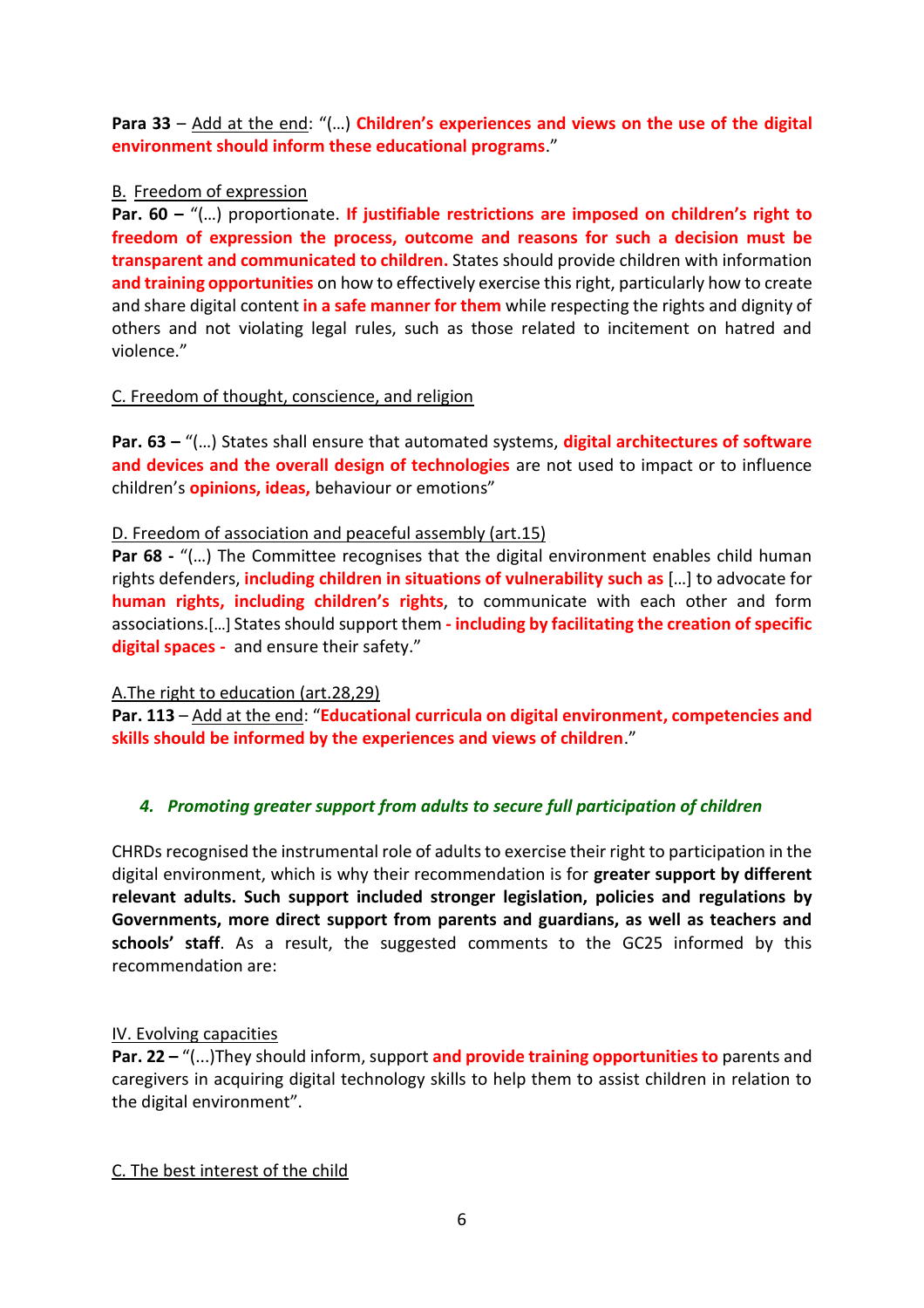**Par. 14 –** "When making decisions relating to the regulation of the digital environments, States shall **ensure that the best interests of the child are a primary consideration, and in determining this shall have regard to the child's other rights including, in particular, their rights to seek, receive and impart information, to be protected from harm and to have their views given due weight**."

[rationale: Otherwise children's interests and rights (to participate, to express, to assembly, etc.) might not be considered balancing the risks, harm and violations. It is crucial to clarify here that the rights include not just the right to protection from harm and that the best interests should not be the determining principle but a primary consideration.]

#### C. Rights to life, survival, and development (art. 6)

**Par. 16 –** "(…) States should identify and address **through adequate laws and policies** the emerging risks children face in diverse contexts **by empowering them to share their views on** the particular and emerging risks they face.

#### C. Access to information (arts. 13 and 17)

**Par 58 –** "States should **ensure** that media and other relevant organizations provide reliable information **and training** to parents and children about the nature of digital services and the associated opportunities and risks. (…)"

#### VIII. Family environment and alternative care (arts. 5, 9, 18, 20)

**Para 89** – Add first sentence: "**Children are entitled to receive support and guidance in their discovery of and use of digital environments."** 

# IX. Children with disabilities (art. 23)

**Par. 99** -Add at the end: "(...) **States should support the development of child-led organisations and initiatives of children with disabilities and their active engagement through the digital environment, as well as support adults in facilitating such initiatives**."

#### A.The right to education (arts. 28, 29)

**Par. 112** – Add at the end: "**States must ensure that schools recognise their responsibility in preventing cyberbullying, when connected to a child's school environment."** 3

# **Other proposed changes**

# A.The right to non-discrimination

**Par. 11-** Add at the end: **"Children have equal right to access without discrimination the digital environment as adults. States must ensure that any differentiation in the access to the digital environment between children and adults is based on objective and reasonable criteria".**

**Par. 12 –** First sentence: add "**gender**" after "sex". Second sentence: add "**girls**".

<sup>&</sup>lt;sup>3</sup> As highlighted by partner organisation BRIS who has collaborated on the development on our submission.